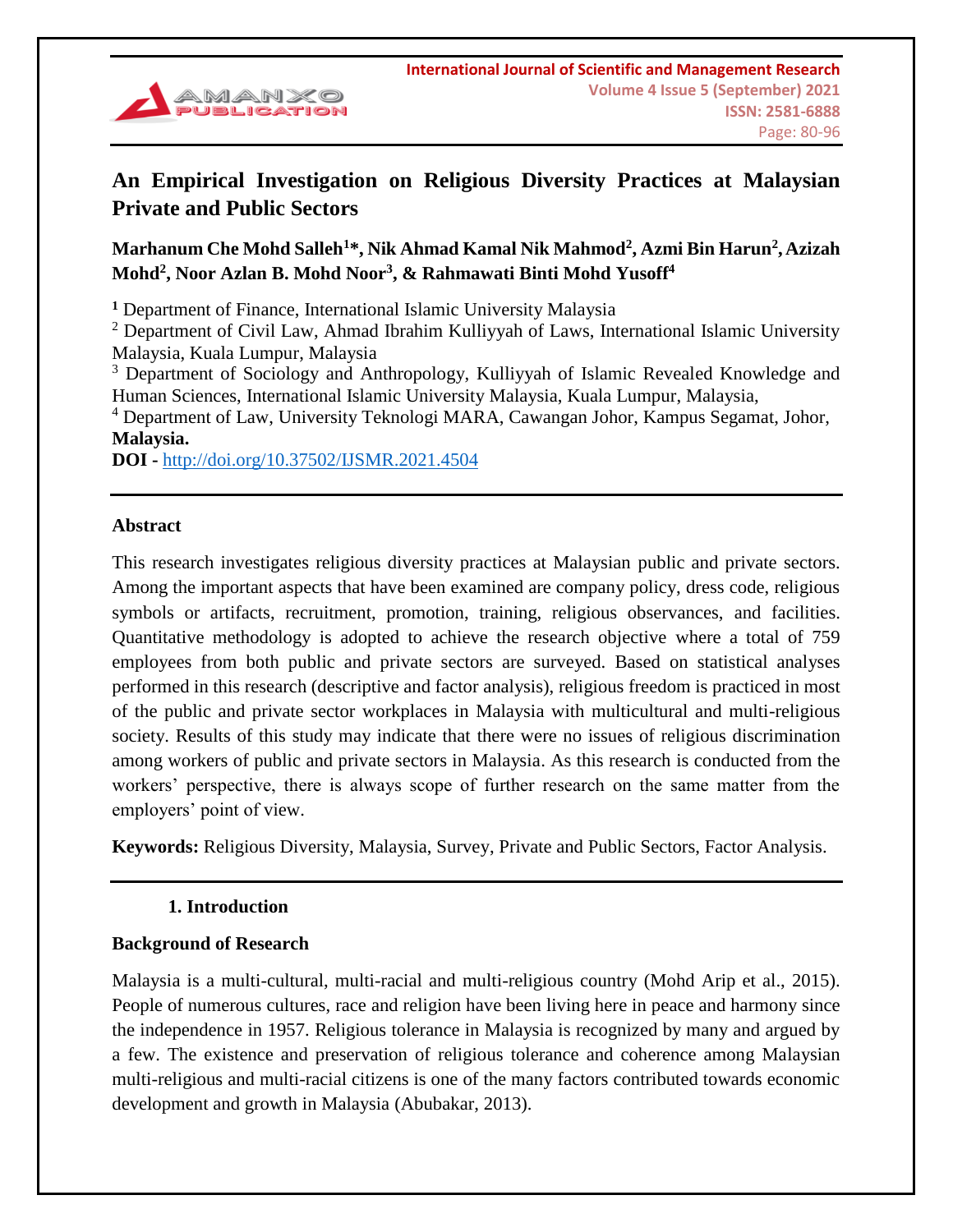According to the 2010 Population and Housing Census of Malaysia (Census 2010) conducted by the Malaysian Department of Statistics, out of the total population 61.3 percent are Sunni Muslims; 19.8 percent are Buddhists; 9.2 percent are Christians; 6.3 percent are Hindus; 1.3 percent are followers of traditional Chinese religions, such as Confucianism and Taoism; and 0.4 percent are the believers of 'other religions', including indigenous religious practices (Department of Statistics Malaysia, Population Distribution and Basic Demographic Characteristic Report 2010). The Federal Constitution of Malaysia offers broad protections for freedom of religion or belief. Although it establishes Islam as the national religion, it also assures that other religions shall be practised in peace and harmony (The Federal Constitution of Malaysia).

The diversity of races in Malaysia also contributed to diversity of religion practices in the workplaces as people from different religions are employed in public and private sector workplaces. As the workforce in Malaysia is becoming more diversified in terms of religion, many individual values are carried over to the workplace. Therefore, employees are most likely to bring their religious beliefs with them to the office (Messarra, 2014). Studies suggest that organizations that frankly encourage their employees to express their religious belief tends to become more successful (Arnaldo, 2004). But, to what extent religious diversity practices are allowed in public and private sector workplaces in Malaysia? Whether there is discrimination in workplaces based on religion, whether the employees are satisfied with the current diversity practices inside their organizations, whether religious diversity practices increase productivity. These are million-dollar questions yet to be addressed in the context of Malaysia. Till date, there is a very few scholarly works worldwide that focuses on religious diversity practices within organization, probably none in Malaysia. Thus, purpose of this study is to identify the extent of religious diversity practices in public and private sector workplaces in Malaysia with regard to several aspects, i.e. company policy, dress code, religious symbols or artifacts, recruitment, promotion, training, religious observances, facilities etc. The study opens with a literature review on the nature and extent of religious diversity and religious freedom in Malaysia in general and at workplaces in particular. Then, the methodology is presented followed by data analysis, a discussion of the results, findings and conclusion.

#### **2. Literature Review**

The current study concerns about religious diversity practices at public and private sector workplaces in Malaysia including employee's freedom to profess and practice his religion. There are many studies, research and discussions about rights of workers at their workplaces. These rights are already in the law, be it domestic legislation or international standards and conventions. Nonetheless, there is not much literature on the diversity practices of workers at the workplaces in the context of Malaysia. To answer the research question and finding out the research objectives, it is necessary to review relevant literatures so that the existing gaps are identifies and filled up. For the purpose of the research, numerous statutes, international treaties, law journals, reports of national and international organizations and government agencies, books etc. have been reviewed.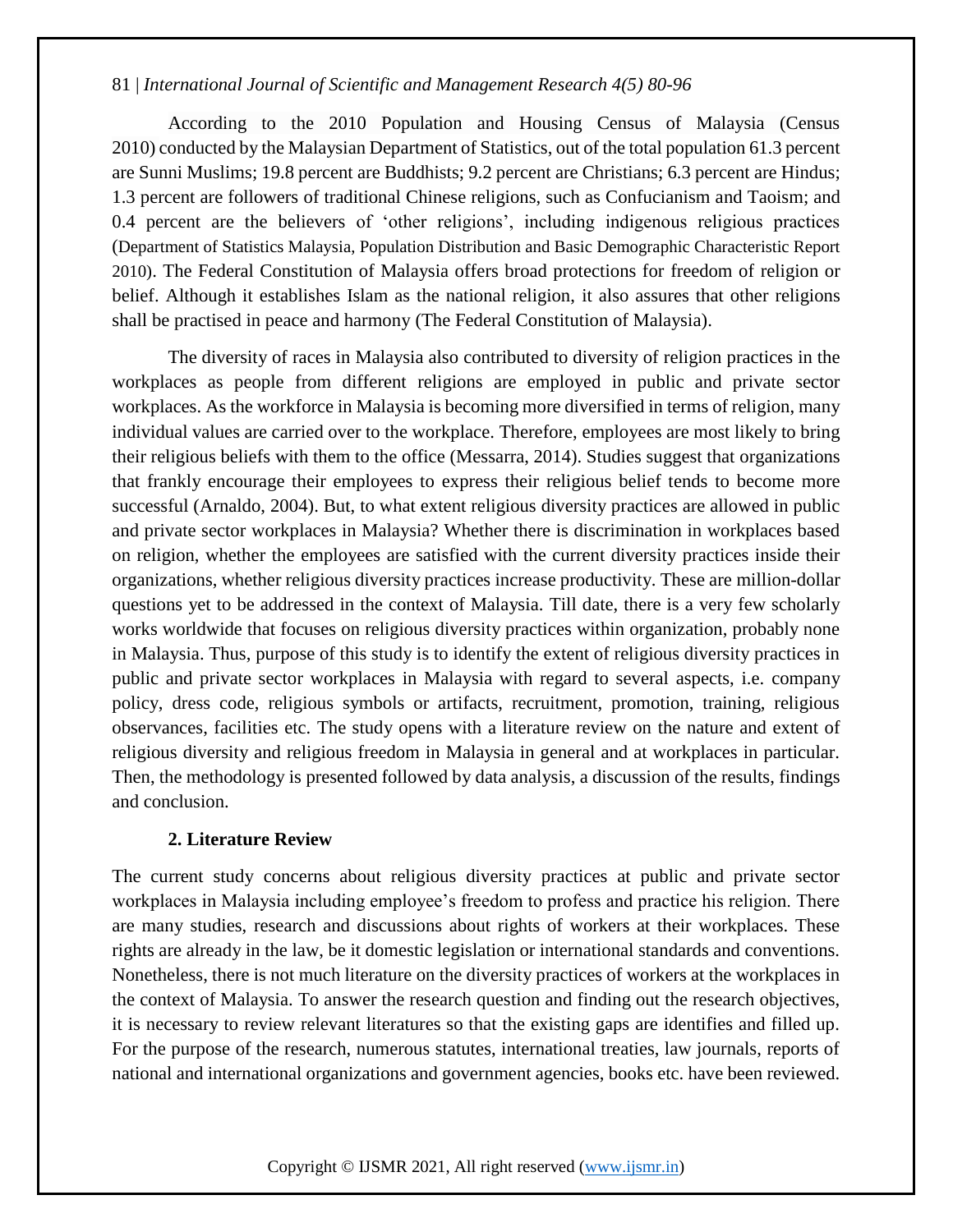According to Lucy Vickers (2015), although freedom of religion is well established as a fundamental right, to what extent it should be enjoyed in the workplace is still the subject of some debate. Some may argue that religion is a private matter that has no place at work. However, most of them believe that work is a forum in which a significant part of life is lived. It is where people meet others, engage with wider society, gain economic benefit, undertake personal and professional development, and to some extent, express their personality. If considered that way, religion should not be excluded from the workplace. However, studies also shown that protecting religious freedom at work can lead to tension; tension between equality rights and tension between religious and other interests such as the economic interests of employers. So, she found both positive and negative impacts of religious diversity practices at the workplaces. In every multicultural society in the world including Malaysia, religious tolerance and religious diversity practices is one of the important aspects in all sectors. Religious diversity in Malaysia is acknowledged by many and disputed by few. One of the many factors contributed to Malaysian economic development and growth is the existence and maintenance of religious diversity, tolerance and harmony among Malaysian multi-religious and multi-racial citizens in both public and private sectors (Abubakar, 2013).

In Malaysia, religion is not a basis or criterion for employment unless the employment is connected to or related with the affairs of any religion or any religious institution or body managed by a particular religious group. For example, an imam or leader in a mosque must be a Muslim and a Christian in a church and a Buddhist in a Buddhist temple and a Hindu in a Hindu temple (Abubakar, 2013). The Federal Constitution of Malaysia states that there shall be no discrimination against citizens on the ground only of religion, race, descent, place of birth or gender in any law or in the appointment to any office or employment under a public authority or in the administration of any law relating to the acquisition, holding or disposition of property or the establishing or carrying on of any trade, business, profession, vocation or employment (The Federal Constitution of Malaysia, Article 8(2). So, religious diversity at workplaces is well recognised by the Federal Constitution of Malaysia.

The Federal Constitution also assures that every person has the right to profess and practice his religion, and to propagate it (The Federal Constitution of Malaysia, Article 11(1)). There are also limitations of the right to profess and practice one's religion on the ground of public order, public health and morality (The Federal Constitution of Malaysia, Article 11(5)). So far there is no decision made by the court that touches on the right to profess and practice one's religion in the workplace. But there are cases like Meor *Atiqulrahman Ishak & Others V. Fatimah Sihi & Others* (Atiqulrahman Ishak & Others V. Fatimah Sihi & Others [2006] 4 CLJ 1), and Halimatussadiah v Public Services Commission (Halimatussadiah v Public Services Commission [1994] 3 MLJ 61) dwelled into issues about the right to wear "Islamic" dress. The International Commission of Jurists (ICJ) has identified a number of challenges to maintain religious diversity in Malaysia. In a recent paper they identified six key issues concerning the implementation in practice of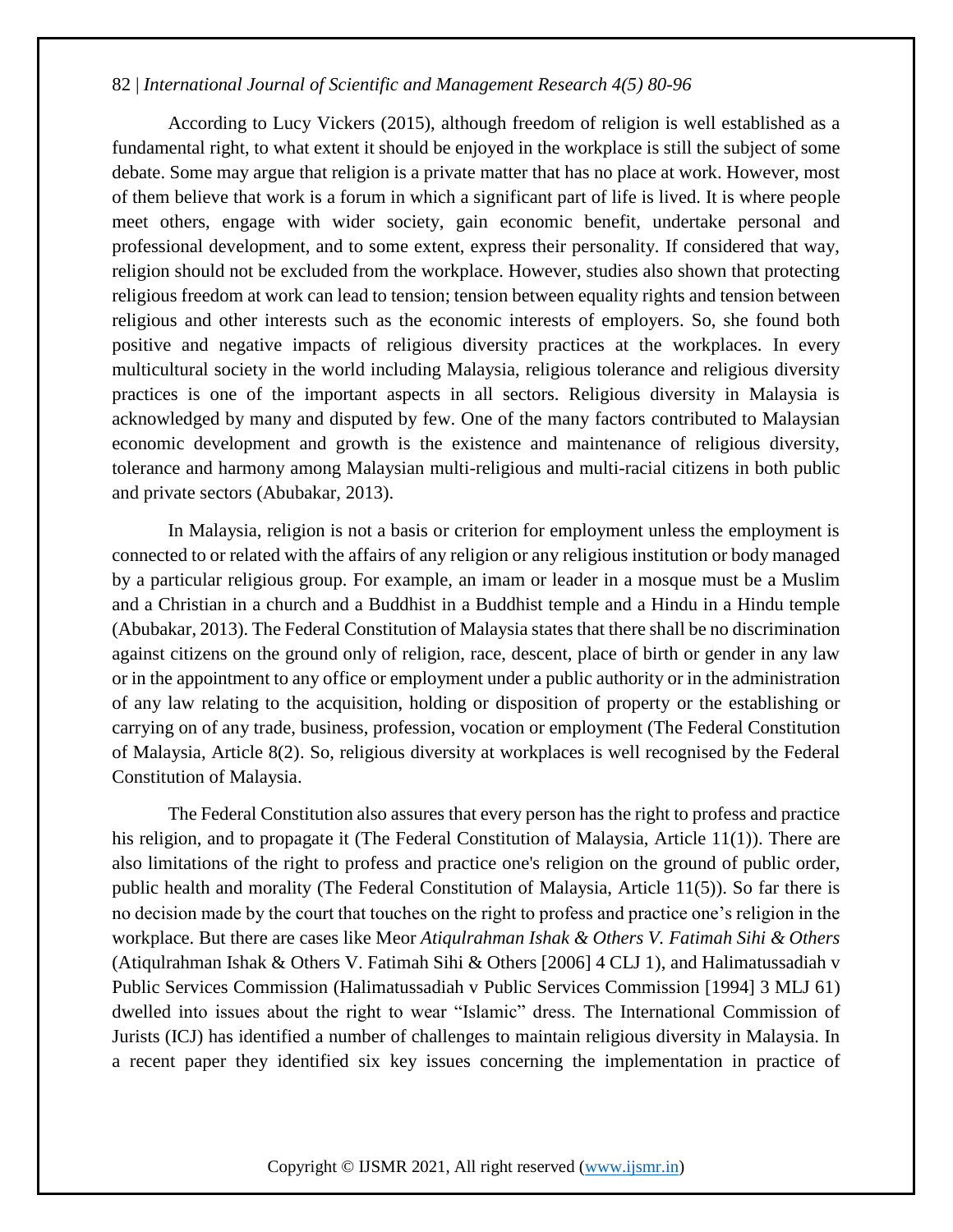constitutional provisions, federal laws and Islamic laws in the context of freedom of religion or belief:

- 1. Discrimination against religious minorities;
- 2. Limitations on the rights of children relating to personal matters governed by Islamic law;
- 3. Discrimination against persons who wish to change or adopt a new religion;
- 4. Criminalization and prosecution of proselytism among Muslims; and
- 5. Prohibitions on the use of the word 'Allah' by non-Muslims; and
- 6. Relationship with freedom of expression and the crime of sedition.

To help address these concerns and assist the Government of Malaysia to ensure that its legal framework is implemented in accordance with international human rights law and fully protects freedom of religion or belief in all sphere of life including workplaces, the ICJ offered some recommendations which includes becoming party to major international treaties, withdrawing reservations to CEDAW, CRC, CRPD etc, implementing the provision of the Constitution, amend or repeal relevant laws, and others. A study by Kadiresan and Javed (2015) on discrimination in employment and task delegation at workplaces in Malaysia have touched on many aspects of employment discrimination including religious discrimination at workplaces. Empirical survey conducted on employees from various private organizations in the state of Kuala Lumpur have revealed that the existence of discrimination at the workplace in Malaysia regarding age, race, religion and gender are still felt in subtle forms. Most of the respondents felt that race is a major factor although the other factors like age, religion and gender hold significance as well. This study is somewhat familiar with the current research but only limited to state of Kuala Lumpur whereas the current study covers all the states of Malaysia.

Although it is expected that employees in an organization should have freedom to profess his religious faith, studies suggest that religious freedom in workplace may also affect the working environment. In a study on organizational behaviour Messarra surveyed 548 employees working in religiously diverse organizations. The findings suggested that when workers perceive religious discrimination in their group, their dedication and participation are affected. The study suggested that managers should devise strategies and develop management interventions to mitigate the negative organizational and personal consequences of religious discrimination in the workplace. Messara defined religious discrimination as "valuing or treating a person or group differently because of what they do or do not believe or because of their feelings towards a given religion (Messarra, 2014). Based on the religious tolerance and harmony found in major religions of the world, it is very clear, evident, reasonable and sound to deduce that in Malaysia followers of every religion have preferred the religious tolerance and harmony found in their respective religions in every sector including public and private sector workplaces. They are able to maintain and nurture

This religious diversity because they are strongly supported by the constitutional and other legal provisions as well as by some policies implemented by government (Abubakar, 2013: 92). According to Abdul Rahmam and Mohd Khambali@Hambali (2013), religious diversity is a reality that must be acknowledged. The varieties in religion contain claims and needs to be judged properly. A good approach would result in a good situation and *vice versa*. Tolerance is a culture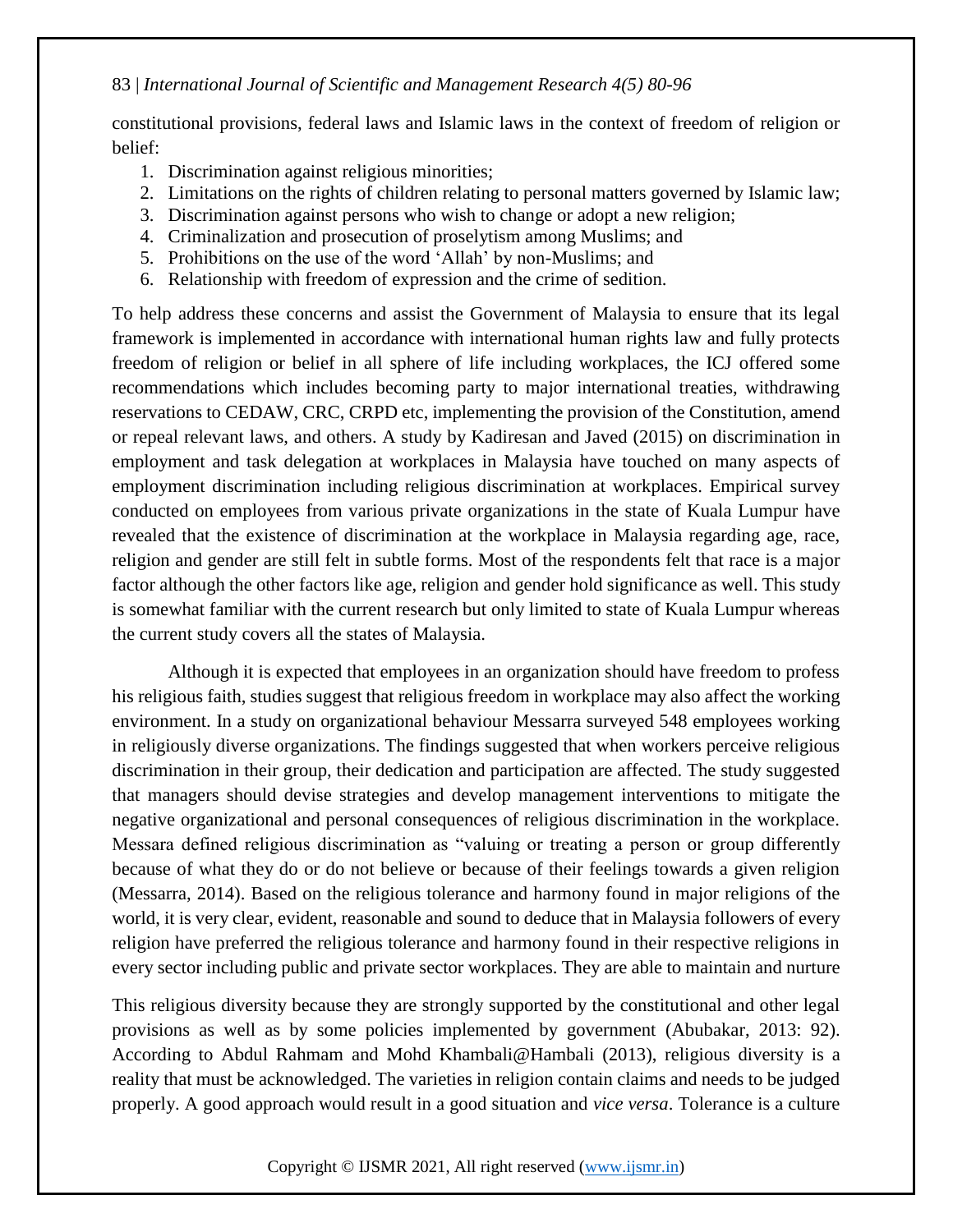that founded the co-existence of pluralistic society in Malaysia. The culture of tolerance can only be built if ethnical tolerance and religious tolerance is accepted as a common practice, i.e. all alike irrespective of their religious belief. The studies cited above provide a lot of information on religious freedom, religious diversity, tolerance and practices in Malaysia as a whole and its positive and negative impact. But none of these literatures could either answer the research questions or fulfil the objectives of the current study, i.e. religious diversity practices in public and private sector workplaces in Malaysia. It is also observed that there are a very few studies on religious freedom at workplaces in the context of Malaysia. Thus, the current study is unique in nature and one of its kind in Malaysia. It explores the extent of religious diversity practices in public and private sectors in Malaysia based on different variables such as, company policy, dress code, religious symbols or artifacts, recruitment, promotion, training, religious observances, facilities, and also employees' satisfaction towards religious practices at their workplaces and also considers the necessity of a separate legislation dealing with this particular area.

### **3. Research Methodology**

This research is done quantitatively where the empirical data is gathered through survey of 759 employees from public and private sectors in Malaysia. In terms of analysis, descriptive and factor analyses is conducted to achieve the research objectives. A total of 10 numerators is employed to disseminate survey to all states in Malaysia. They were briefed on the targeted group of sample and industry concerned.

#### **Sampling**

Overall, 14 states in Malaysia have involved in this research and a total of five variables is explored on the religious treatment at workplaces which are company policy, dress code, religious symbols or artifacts, recruitment/training, religious observances, and facilities.

#### **Research Instrument**

Survey instrument were basically formed by adopting and adapting past literatures' instrument which including by European Network against Racism (2015) and Abdullah et al. (2016). All the instruments is divided into specific variables and sections in the survey form. Apart of the instrument, the survey form also consists of demographic and work-related questions.

#### **Data Analysis**

### **Background of Respondents**

Descriptive Analysis is conducted to observe respondents' background including gender, age, ethnic, religion, marital status, and education level. Overall, 61 percent of the respondents were female and the rest 39 percent were male. Majority of them were belong to 21-35 years old age group (61 percent), Malay (88 percent), Muslim (92 percent), and married (52 percent). In terms of educational level, 36 percent were degree holder, and diploma and upper school level share similar percentage which is 21 percent. Details background of respondents is summarized in Table 1 below.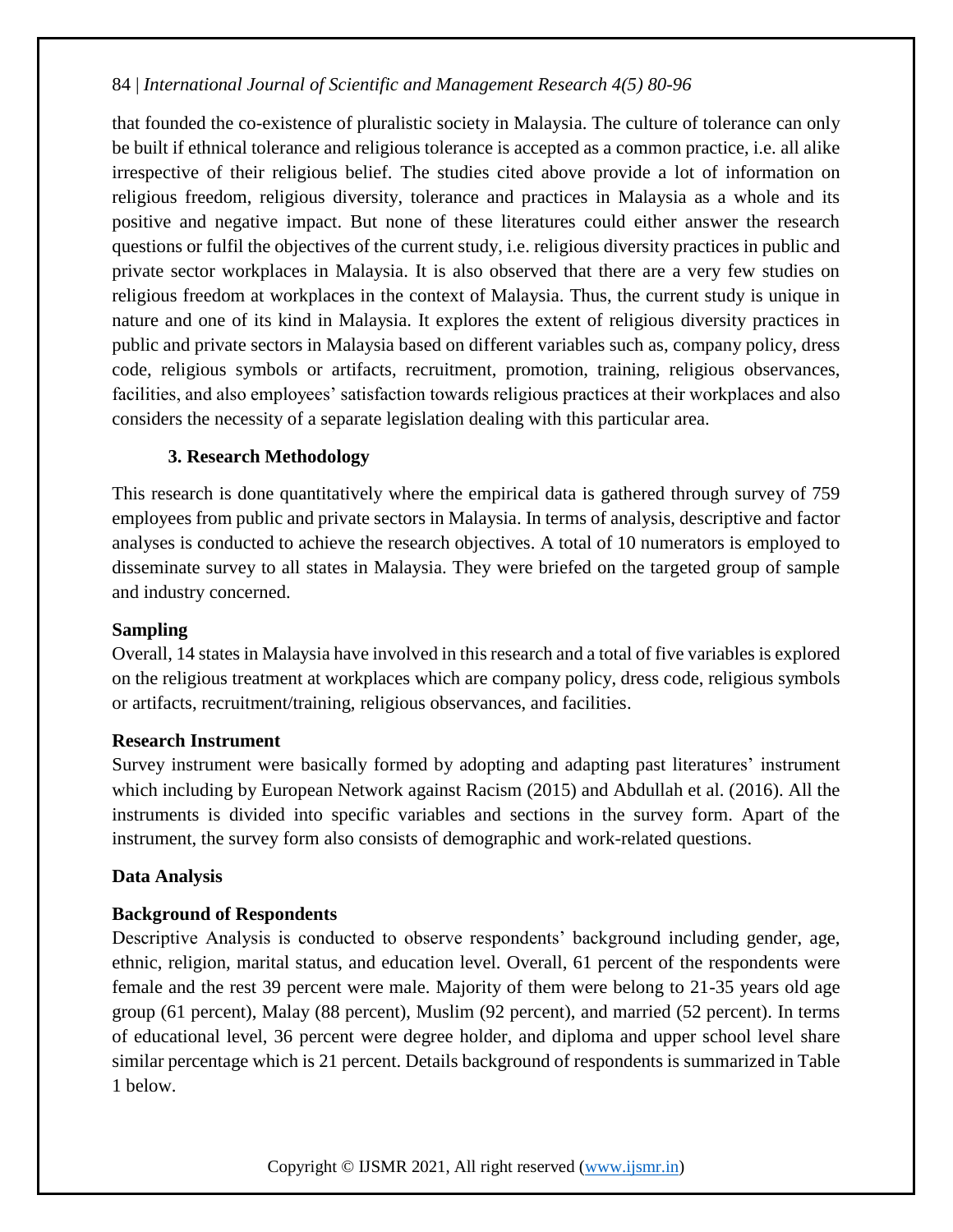| No.              | <b>Background</b>      |                        | <b>Frequency</b> | Percentage         |
|------------------|------------------------|------------------------|------------------|--------------------|
| 1                | Gender                 | Male                   | 299              | 39.4               |
|                  |                        | Female                 | 460              | 60.6               |
|                  |                        | <b>Total</b>           | 759              | 100.0              |
| $\overline{2}$   | Age                    | Under 20 years old     | 40               | 5.3                |
|                  |                        | $21-25$ years          | 198              | 26                 |
|                  |                        | $26-30$ years          | 163              | 21.5               |
|                  |                        | 31-35 years            | 101              | 13.3               |
|                  |                        | 36-40 years            | 94               | 12.4               |
|                  |                        | $41-45$ years          | 49               | 6.5                |
|                  |                        | 46-50 years            | 51               | 6.7                |
|                  |                        | $51-55$ years          | 40               | 5.3                |
|                  |                        | 56-60 years            | 17               | 2.2                |
|                  |                        | Above 60 years         | 06               | 0.8                |
|                  |                        | <b>Total</b>           | 759              | 100.0              |
| 3.               | Ethnicity              | Malay                  | 671              | 88.4               |
|                  |                        | Chinese                | 35               | 4.6                |
|                  |                        | Indian                 | 16               | 2.1                |
|                  |                        | Other Bumiputra        | 30               | 4.0                |
|                  |                        | Others                 | 07               | 0.9                |
|                  |                        | <b>Total</b>           | 759              | 100.0              |
| $\overline{4}$ . | Religion               | Islam                  | 698              | 92.0               |
|                  |                        | <b>Buddhism</b>        | 30               | 4.0                |
|                  |                        | Hinduism               | 13               | 1.7                |
|                  |                        | Christianity           | 17               | 2.2                |
|                  |                        | Others                 | 01               | 0.1                |
|                  |                        | <b>Total</b>           | 759              | 100.0              |
| 5.               | <b>Marital Status</b>  | Single                 | 346              | 45.6               |
|                  |                        | Married                | 395              | 52.1               |
|                  |                        | Divorced               | 07               | 0.9                |
|                  |                        | Widowed                | 11               | 1.4                |
|                  |                        | <b>Total</b>           | 759              | $\overline{100.0}$ |
| 6.               | <b>Education Level</b> | PhD                    | 16               | 2.1                |
|                  |                        | Master                 | 60               | 7.9                |
|                  |                        | Degree                 | 278              | 36.6               |
|                  |                        | Diploma                | 159              | 20.9               |
|                  |                        | Certificate            | 57               | 07.5               |
|                  |                        | <b>Upper Secondary</b> | 156              | 20.6               |
|                  |                        | <b>Lower Secondary</b> | 22               | 2.9                |
|                  |                        | Primary                | 07               | 0.9                |
|                  |                        | No Schooling           | 03               | 0.4                |
|                  |                        | Others                 | 01               | 0.1                |
|                  |                        | <b>Total</b>           | 759              | 100.0              |

## **Table 1: Background of Respondents**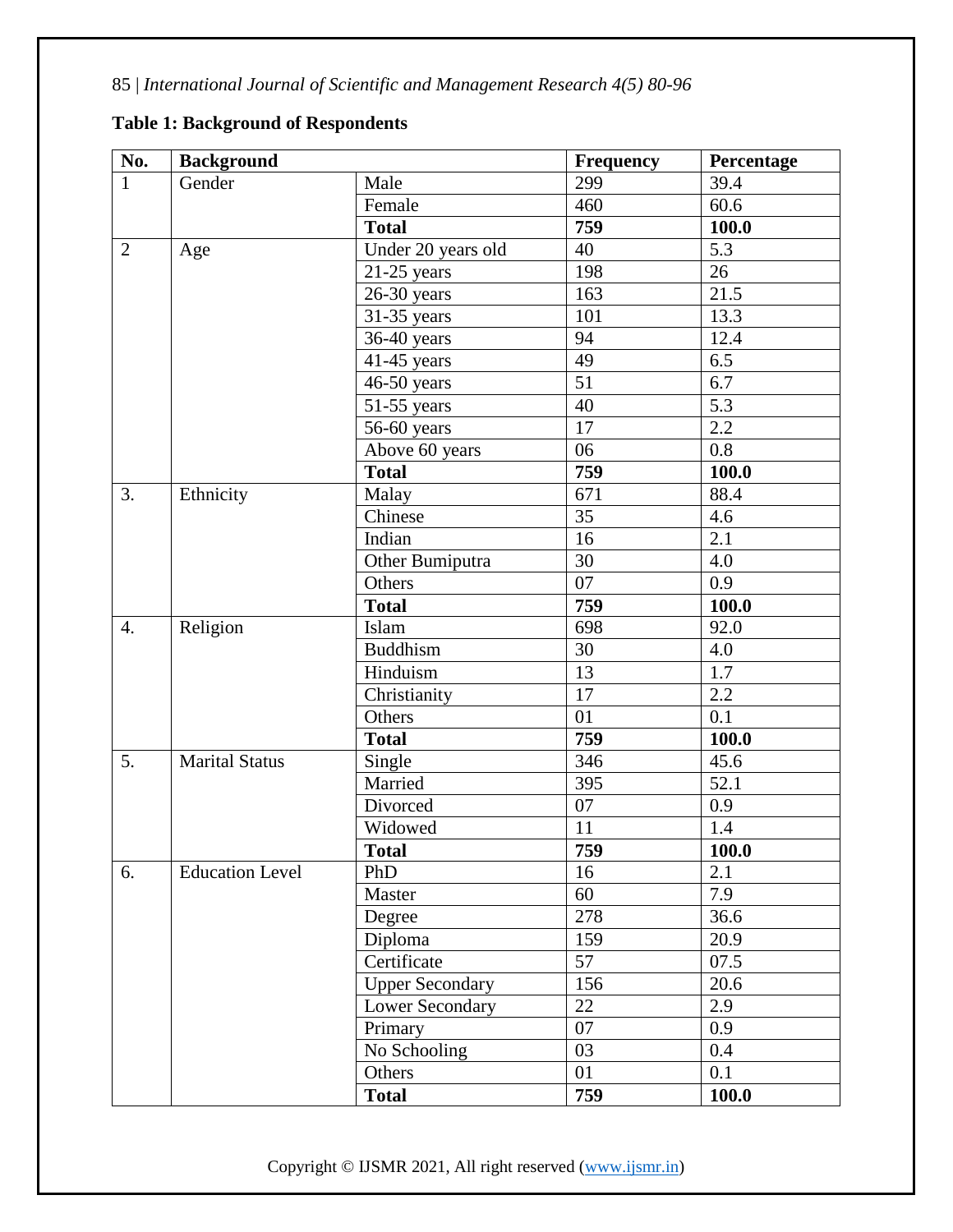## **Workplace Information**

Detailed analysis is also conducted to observe respondents' workplace information that includes their workplace location, work sector, work industries, role at work, total duration of work, duration of work in Malaysia, and duration with current employer. Highest 13 percent employees work in KL and lowest 0.3 percent in Sarawak while other states represent an average range from 47 to 53. Majority of them work in private sectors (63.9 percent), in service industries (71 percent), in diversified roles including clerical, sales, executive and others and work 6-8 hours a day (61.4 percent). 36 percent have been working for 10 years or more in Malaysia out of whom 26.6 percent with the same employer. Details workplace information of the respondents is summarized in Table 2 below.

| No. | <b>Workplace Information</b> |                      | Frequency | Percentage       |
|-----|------------------------------|----------------------|-----------|------------------|
| 1.  | Workplace Location           | Johor                | 53        | 7.0              |
|     |                              | Kedah                | 51        | 6.7              |
|     |                              | Kelantan             | 49        | 6.5              |
|     |                              | <b>KL</b>            | 99        | 13.0             |
|     |                              | Melaka               | 48        | $\overline{6.3}$ |
|     |                              | Negeri Sembilan      | 47        | 6.2              |
|     |                              | Pahang               | 51        | 6.7              |
|     |                              | Perak                | 52        | 6.9              |
|     |                              | Perlis               | 50        | 6.6              |
|     |                              | P. Pinang            | 51        | 6.7              |
|     |                              | Putrajaya            | 52        | 6.9              |
|     |                              | Terengganu           | 51        | 6.7              |
|     |                              | Sabah & Labuan       | 50        | 6.6              |
|     |                              | Sarawak              | 02        | $\overline{0.3}$ |
|     |                              | Selangor             | 53        | 7.1              |
|     |                              | <b>Total</b>         | 759       | 100.0            |
| 2.  | <b>Work Sector</b>           | $\overline{P}$ ublic | 207       | 27.3             |
|     |                              | Private              | 485       | 63.9             |
|     |                              | <b>NGO</b>           | 20        | 2.6              |
|     |                              | Others               | 47        | 6.2              |
|     |                              | <b>Total</b>         | 759       | 100.0            |
| 3.  | <b>Work Industries</b>       | Manufacturing        | 84        | 11.1             |
|     |                              | <b>Services</b>      | 539       | 71.0             |
|     |                              | Others               | 136       | 17.9             |
|     |                              | <b>Total</b>         | 759       | 100.0            |
| 4.  | Role at Work                 | Clerical             | 134       | 17.7             |

### **Table 2: Workplaces Information**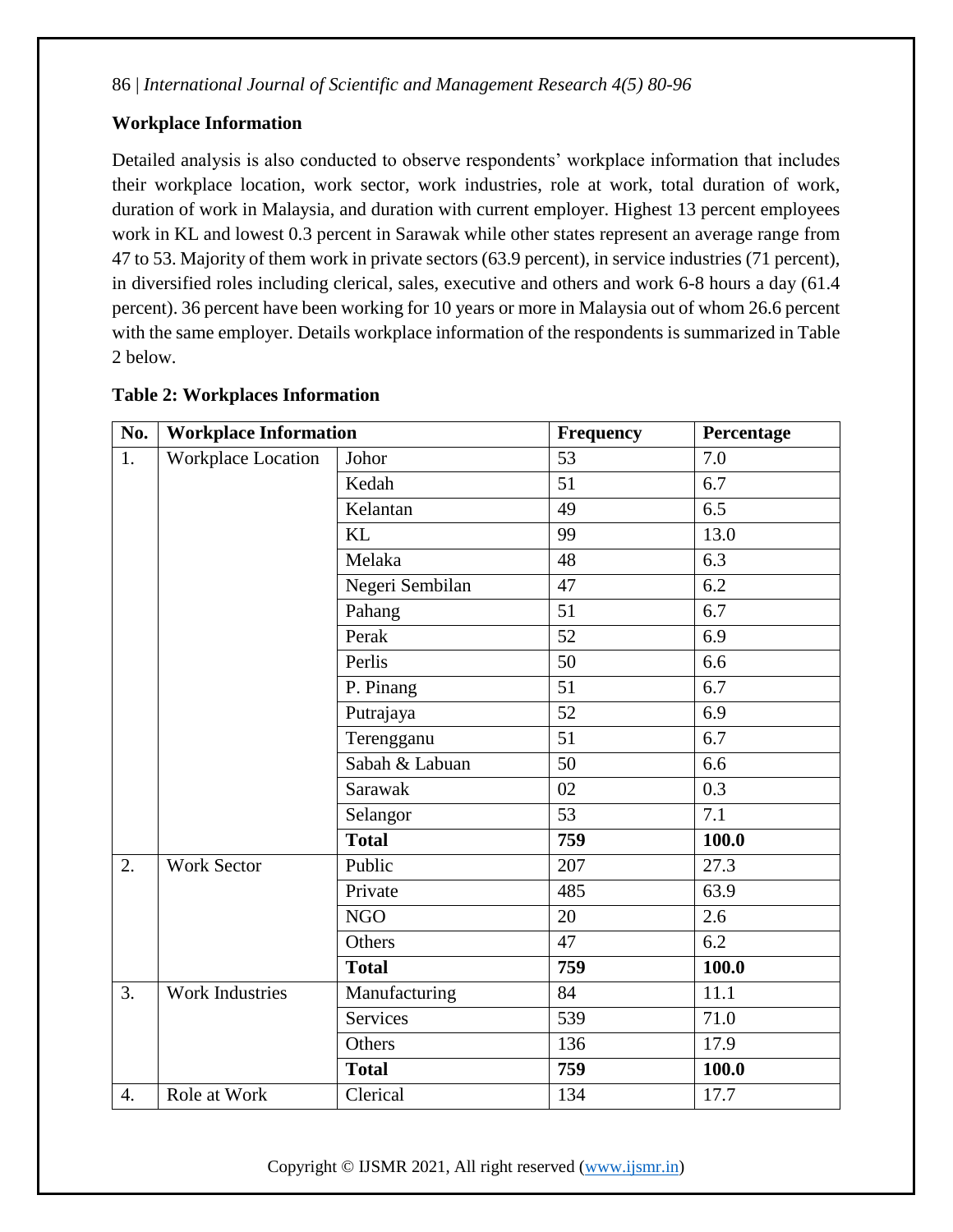|    |                      | <b>Sales</b>                  | 105 | 13.8  |
|----|----------------------|-------------------------------|-----|-------|
|    |                      | Design                        | 12  | 1.6   |
|    |                      | Marketing                     | 33  | 4.3   |
|    |                      | Executive                     | 148 | 19.5  |
|    |                      | Production                    | 34  | 4.5   |
|    |                      | Others                        | 293 | 38.6  |
|    |                      | <b>Total</b>                  | 759 | 100.0 |
| 5. | <b>Work Duration</b> | 5 hours &less                 | 20  | 2.6   |
|    |                      | 6-8 hours                     | 466 | 61.4  |
|    |                      | 9-11 hours                    | 239 | 31.5  |
|    |                      | 12 hours & more               | 34  | 4.5   |
|    |                      | <b>Total</b>                  | 759 | 100.0 |
| 6. | How long working in  | 1 year or less                | 124 | 16.3  |
|    | Malaysia             | 2-5 years                     | 236 | 31.1  |
|    |                      | 6-10 years                    | 126 | 16.6  |
|    |                      | 10 years or more              | 273 | 36.0  |
|    |                      | <b>Total</b>                  | 759 | 100.0 |
| 7. | How long working     | 1 year or less                | 226 | 29.8  |
|    | with same employer   | 2-5 years                     | 227 | 29.9  |
|    |                      | 6-10 years                    | 105 | 13.8  |
|    |                      |                               |     |       |
|    |                      | $\overline{10}$ years or more | 201 | 26.5  |

### **Religious Diversity Practices**

In this section, descriptive analysis is conducted to observe respondents' religious diversity practices on five variables, for example, company policy, religious symbols or artifacts, recruitment, promotion, and training, religious observances and religious facilities at their workplaces. In case of all the variables, the respondents agree that they are satisfied with the religious diversity practices within their workplaces. Detailed responses of the respondents are summarized in Table 3-7 below.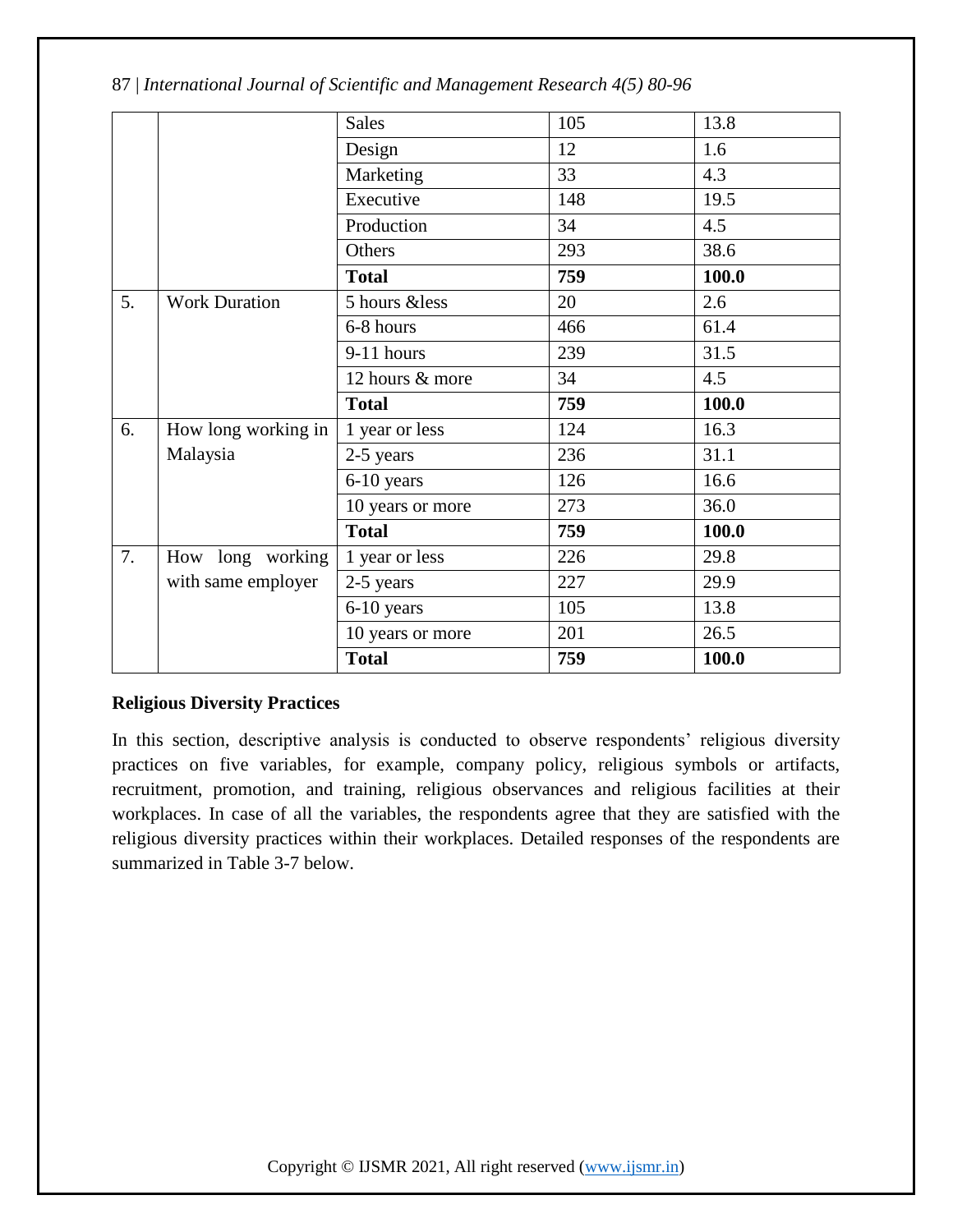## **Table 3: Company Policy**

| No. | <b>Item</b>                                                                                                                                                          | <b>Mean</b> | <b>Standard</b><br>deviation |
|-----|----------------------------------------------------------------------------------------------------------------------------------------------------------------------|-------------|------------------------------|
| CA1 | There are clear written policies and practices in dealing<br>with religious freedom at my workplace such as the<br>religious dress codes, religious harassment, etc. | 3.6640      | 1.11083                      |
| CA2 | I am aware about the do's and don'ts regarding religious<br>freedom at the workplace.                                                                                | 4.1555      | .79879                       |
| CA3 | My organization offer guidelines to me in relation to<br>religious tolerance at workplace.                                                                           | 3.7576      | .95919                       |
| CA4 | My employer gives the right to me to manifest my<br>religion either alone or in groups.                                                                              | 3.9065      | .91913                       |
| CA5 | The company policy at my workplace has effectively<br>allows me to reconcile their religious needs.                                                                  | 4.1357      | .82429                       |
| CA6 | I am committed to comply with the legislation outlined<br>in relation to the religious freedom at my workplace.                                                      | 4.0711      | .83315                       |
| CA7 | Company policy does not restrict to hire only those who<br>have certain religious background.                                                                        | 3.638       | 1.1687                       |

Note: Scale 1=Strong Disagree, 2=Disagree, 3=Neutral, 4=Agree, 5=Strongly Agree

Table 3 shows that statement CA2 titled 'I am aware about the do's and don'ts regarding religious freedom at the workplace' has the highest mean value (4.156). This indicates that the workers are mostly aware about the rules regarding religious freedom at their workplaces. Further, most of them agree that the company policy at their workplaces has effectively allows them to reconcile their religious needs (mean = 4.136). Hence, they are a bit neutral about the statement in CA7 titled 'company policy does not restrict to hire only those who have certain religious background' which has the lowest mean value (3.638). Overall, it is observed that most of the workers are positive in terms of inclusion of religious freedom and religious practices in the company policy.

| <b>Table 4: Religious Symbols</b> |  |
|-----------------------------------|--|
|                                   |  |

| No. | <b>Item</b>                                                                                                   | <b>Mean</b> | <b>Standard</b><br>deviation |
|-----|---------------------------------------------------------------------------------------------------------------|-------------|------------------------------|
| CB1 | My employer respects my freedom of dressing according<br>to my religious beliefs.                             | 4.0922      | .94265                       |
| CB2 | My employer give freedom to me to display religious<br>decorations in the workplace.                          | 3.5823      | 1.11159                      |
| CB3 | I am free to wear any religious symbols at workplace.                                                         | 3.6219      | 2.84110                      |
| CB4 | My employer does not impose restrictions on the wearing<br>of religious dress such as headscarves or turbans. | 4.0501      | 1.00664                      |
| CB5 | I am free to use any religious words at my workplace.                                                         | 3.8669      | 1.02190                      |
| CB6 | I am free to discuss any religious matters or activities<br>with my colleagues at my workplace.               | 3.8748      | 0.98076                      |

Note: Scale 1=Strong Disagree, 2=Disagree, 3=Neutral, 4=Agree, 5=Strongly Agree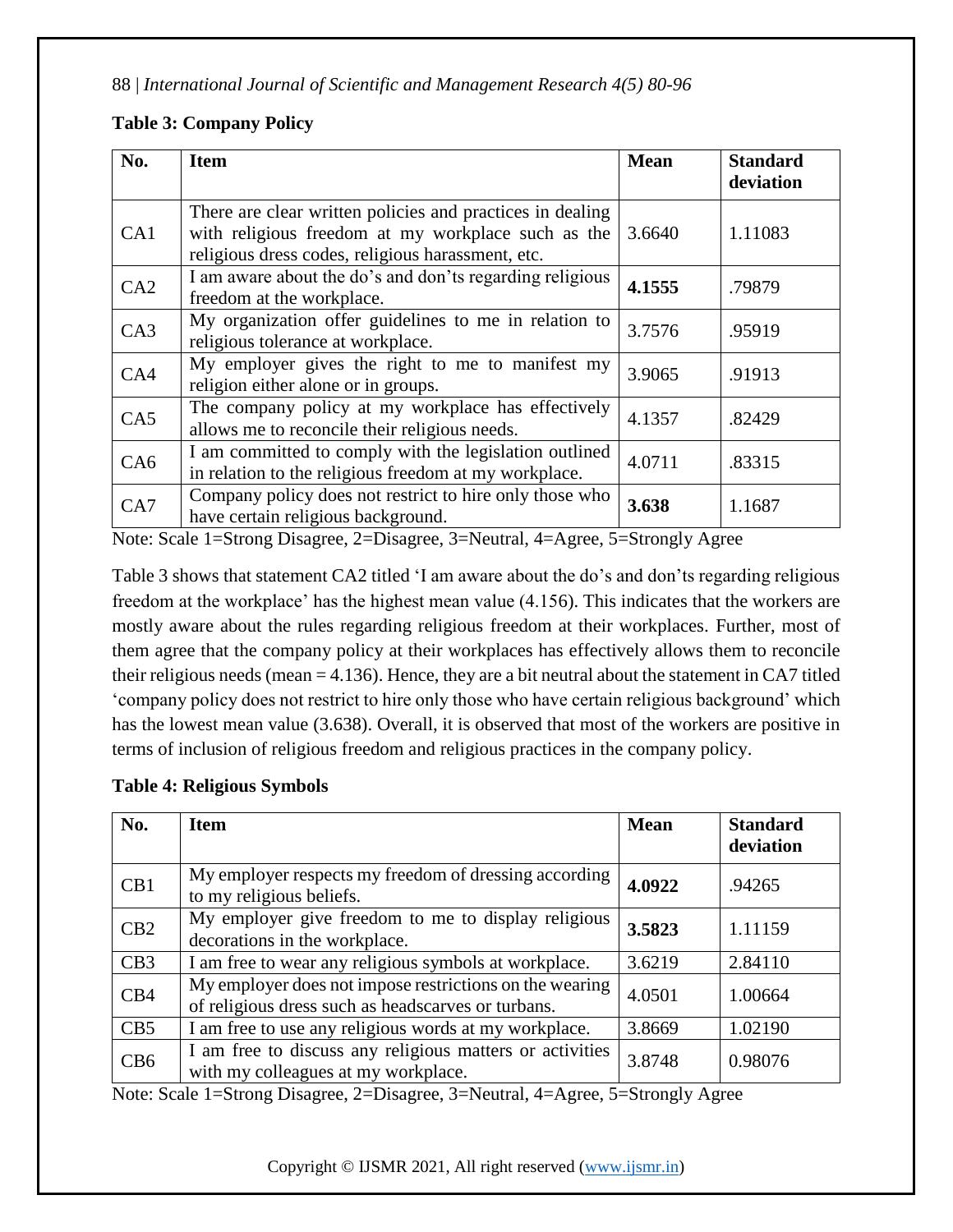As per Table 4 above on religious symbols, the statement contained in CB1 titled 'my employer respects my freedom of dressing according to my religious beliefs' got the highest mean value (4.0922) while statement in CB2 titled 'my employer give freedom to me to display religious decorations in the workplace' has the lowest mean value (3.5823). This means although they are satisfied about freedom of dressing as per religious belief, they show neutral or divided opinion on displaying religious decorations. As a whole, the workers somewhat agreed that they have freedom regarding religious symbols at their workplaces.

| No.             | <b>Item</b>                                                                                                                                                                | <b>Mean</b> | <b>Standard</b><br>deviation |
|-----------------|----------------------------------------------------------------------------------------------------------------------------------------------------------------------------|-------------|------------------------------|
| CC <sub>1</sub> | My employer applying laws that provide equal<br>employment and promotion opportunity for all<br>employees regardless of their race, skin colour, religion,<br>gender, etc. | 3.8801      | .96788                       |
| CC2             | My employer does not discriminate on grounds of<br>religion in terms of recruitment and work conditions.                                                                   | 3.8603      | .96727                       |
| CC <sub>3</sub> | My employer only employs staff with their favourable<br>religions.                                                                                                         | 2.4348      | 1.26997                      |
| CC <sub>4</sub> | My employer organises talks on religious tolerance.                                                                                                                        | 3.1199      | 1.11128                      |
| CC <sub>5</sub> | My employer allows staffs to conduct activities and<br>training on religious belief and practices.                                                                         | 3.3426      | 1.10703                      |

#### **Table 5: Recruitment, Promotion, and Training**

Note: Scale 1=Strong Disagree, 2=Disagree, 3=Neutral, 4=Agree, 5=Strongly Agree

In terms of recruitment, promotion and training, the respondents get divided and show neutral opinion in almost all the statements in Table 5. Among the statements, CC1 titled 'my employer applies laws that provide equal employment and promotion opportunity for all employees regardless of their race, skin colour, religion, gender, etc.' got the highest mean value of 3.8801, whereas, statement CC3 titled 'my employer only employs staff with their favourable religions' got the lowest mean value of 2.435. As none of the statements achieved scale of agree or strongly agree, it is observed that the workers neither deny nor fully agree on religious freedom in case of recruitment, promotion and training. However, the shared that their employers did not practiced discrimination for the employment purposes.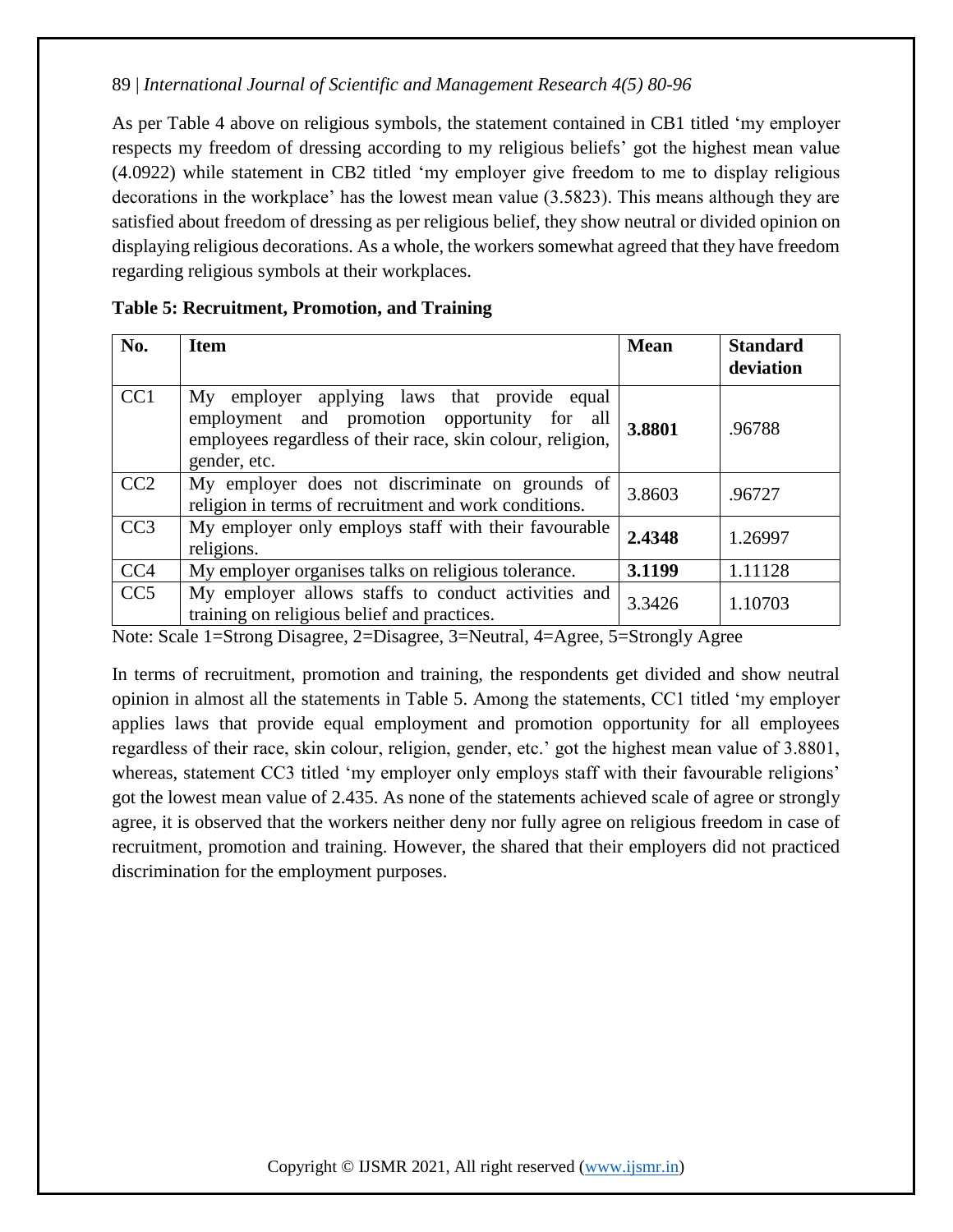| <b>Table 6: Religious Observants</b> |  |  |  |  |
|--------------------------------------|--|--|--|--|
|--------------------------------------|--|--|--|--|

| No.             | <b>Item</b>                                                                                                                                       | <b>Mean</b> | <b>Standard</b><br>deviation |
|-----------------|---------------------------------------------------------------------------------------------------------------------------------------------------|-------------|------------------------------|
| CD1             | I was given a time off to perform my daily prayer or other<br>religious observance.                                                               | 4.3017      | .84864                       |
| CD2             | My employer accommodates my requests to be excused<br>from performing particular duties that seems to be<br>contradicted with my religious norms. | 4.0993      | .93183                       |
| CD3             | My employer gives support to any religious celebrations<br>of important events.                                                                   | 4.0725      | .84483                       |
| CD4             | I was granted to apply leave for my religious festivals.                                                                                          | 4.0922      | .87440                       |
| CD <sub>5</sub> | I was allowed to promote and debate my religious<br>doctrine among colleagues at the workplace.                                                   | 3.4638      | 1.07794                      |

Note: Scale 1=Strong Disagree, 2=Disagree, 3=Neutral, 4=Agree, 5=Strongly Agree

Table 6 shows that in case of religious observance, most of the items were reported to have agreement from the respondents especially with regards to statement 'I was given a time off to perform my daily prayer or other religious observance' with the highest mean value of 4.302. This indicates that most of the workers agreed that they were given time to perform prayers or other observance. On the other hand, statement in CD5 titled 'I was allowed to promote and debate my religious doctrine among colleagues at the workplace' has the lowest mean value of 3.464. This indicates that they neither agree nor disagree on this statement. However, the overall result shows that most of the workers were satisfied with the freedom they got from their employers to perform religious observance.

### **Table 7: Religious Facilities**

| No.             | <b>Item</b>                                                                                                                                            | <b>Mean</b> | <b>Standard</b><br>deviation |
|-----------------|--------------------------------------------------------------------------------------------------------------------------------------------------------|-------------|------------------------------|
| CE1             | Space for prayer and meditation is provided at my<br>workplace.                                                                                        | 4.227       | .93550                       |
| CE2             | I am satisfied with the facilities provided at my<br>workplace to perform daily prayer or other religious<br>observance.                               | 4.1989      | .91813                       |
| CE3             | When workplace events are held, my employer are aware<br>food restrictions and offers meal that can<br>of<br>accommodate all employees' beliefs.       | 4.2678      | .87318                       |
| CE4             | I am aware the staff is allowed to contribute anything on<br>the cultures, religions and ethic celebrations in the<br>company's social media facility. | 3.9306      | .91188                       |
| CE <sub>5</sub> | My employer provides special leaves facilities for me to<br>perform religious obligations (umrah, hajj, vanares, etc).                                 | 4.1889      | .95052                       |

Note: Scale 1=Strong Disagree, 2=Disagree, 3=Neutral, 4=Agree, 5=Strongly Agree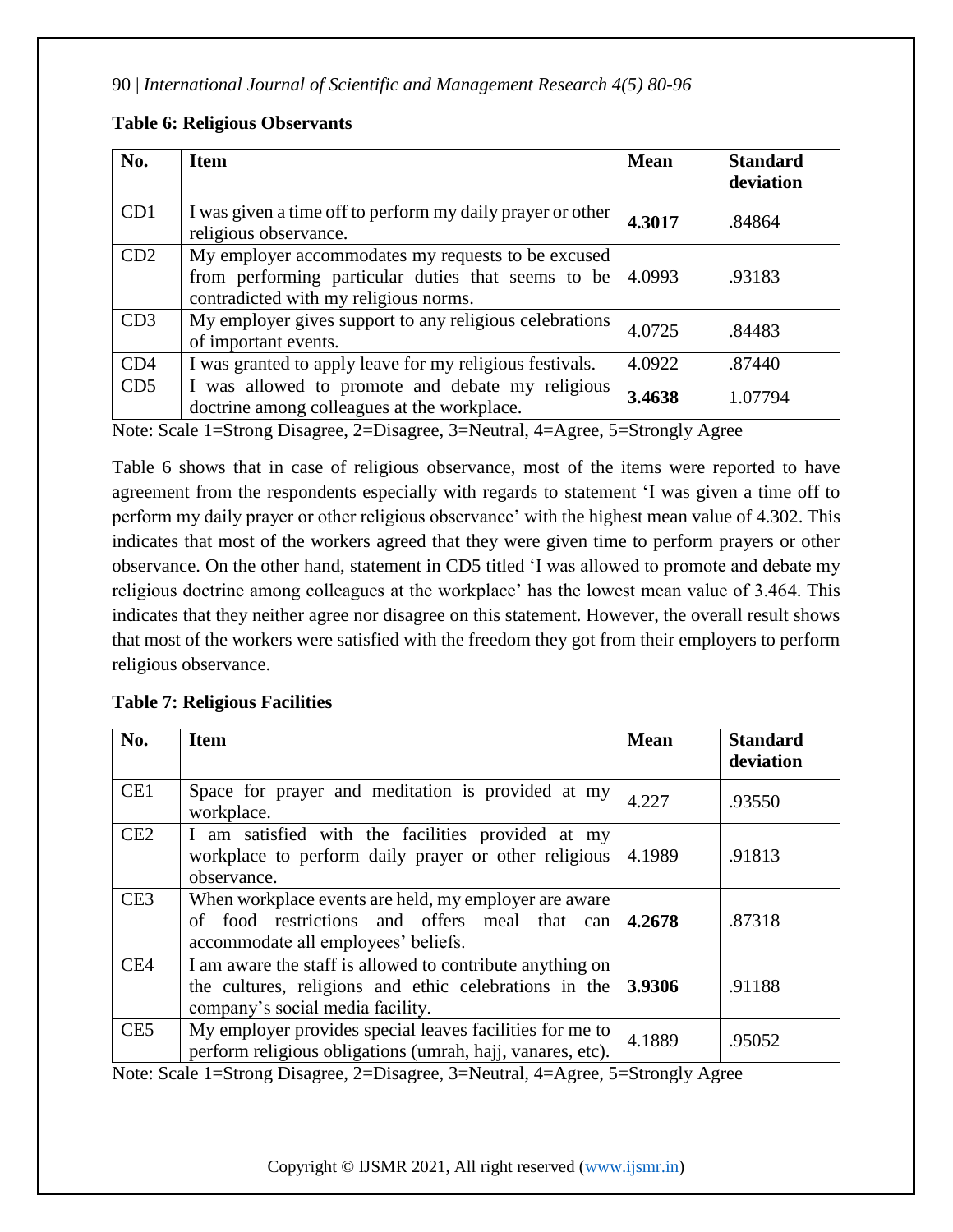In terms of religious facilities provided by the employer, almost all the workers give positive responses in all the statements in Table 7. Out of the five statements, CE3 titled 'When workplace events are held, my employer are aware of food restrictions and offers meal that can accommodate all employees' beliefs' has the highest mean value (4.268) while statement CE4 titled 'I am aware the staff is allowed to contribute anything on the cultures, religions and ethic celebrations in the company's social media facility' has the lowest mean value (3.931). Hence, the workers are satisfied with the religious facilities provided by their employer.

## **Exploratory Factor Analysis for Religious Diversity Practices**

In order to estimate the data normally distributed, Skewness & Kurtosis standard error analysis is done and the value should be less than 2 (Skewness Std. error < 1.96) and Kurtosis standard error < 1.96). According to the analysis, all the items did not exceed 2 for both skewness and kurtosis standard error. Therefore, the data were normally distributed. Further than that, based on sampling adequacy test (KMO and Bartlett's Test), the values represent that the sampling of this research is adequate for further analysis which is 0.922 (significant at 0.000).

## **Table 8: Sampling adequacy test**

#### **KMO and Bartlett's Test**

| Kaiser-Meyer-Olkin Measure of Sampling Adequacy. | .922               |           |
|--------------------------------------------------|--------------------|-----------|
|                                                  | Approx. Chi-Square | 14717.041 |
| <b>Bartlett's Test of Sphericity</b>             | df                 | 820       |
|                                                  | Sig.               | .000      |

Factor analysis is then conducted to confirm all measurement items used to measure each of the religious diversity practices in Malaysia which are company policy, religious symbols, recruitment, promotion, and training, religious observants, and facilities. Results of factor analysis is presented in Table 9 and 10 below.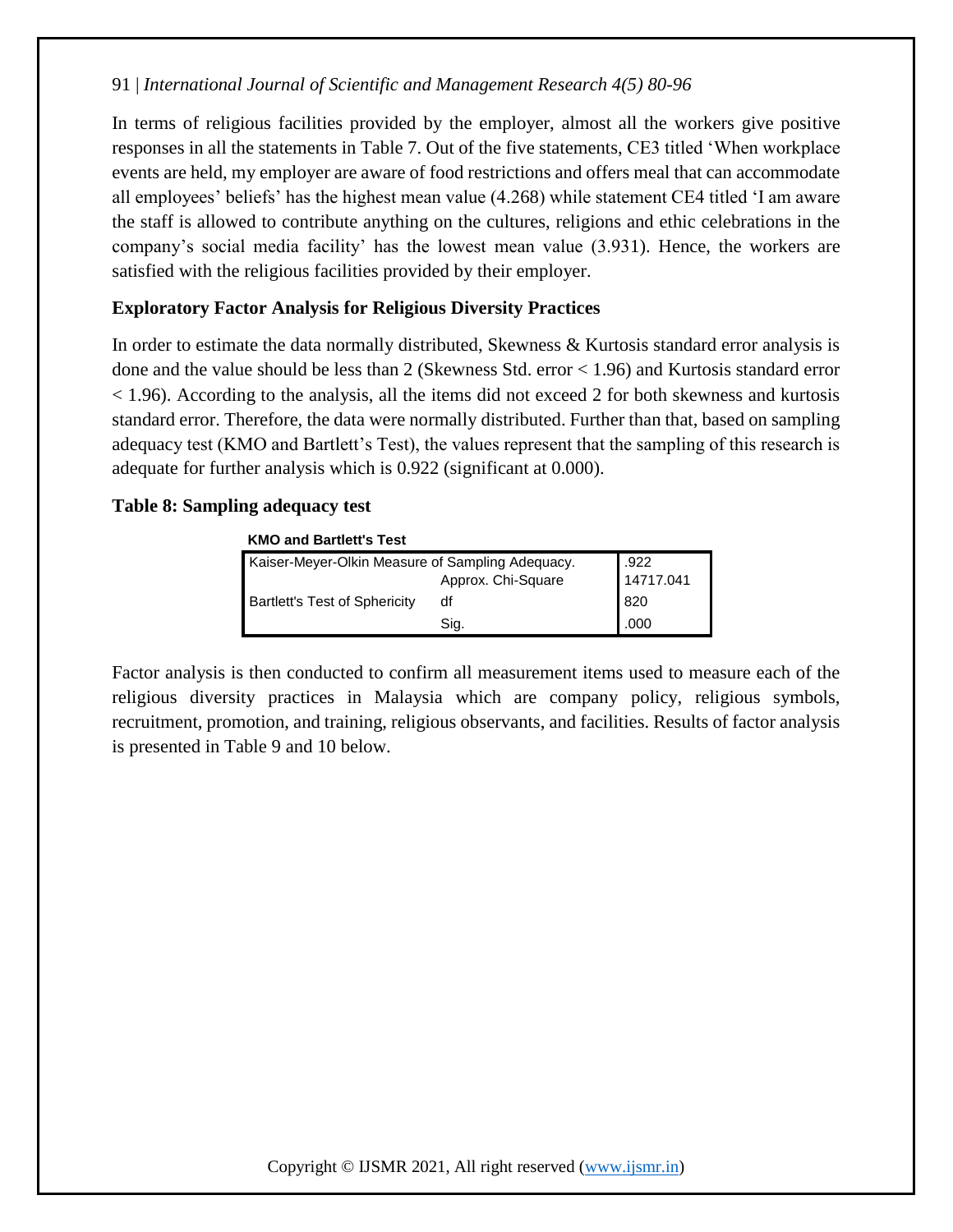| <b>Total Variance Explained</b> |        |                            |                                                  |          |              |                                     |       |            |               |
|---------------------------------|--------|----------------------------|--------------------------------------------------|----------|--------------|-------------------------------------|-------|------------|---------------|
|                                 |        |                            |                                                  |          |              | Extraction Sums of Squared Rotation |       | Sums       | of<br>Squared |
|                                 |        | <b>Initial Eigenvalues</b> |                                                  | Loadings |              | Loadings                            |       |            |               |
|                                 |        | $\frac{0}{0}$<br>of        | Cumulative                                       |          | $\%$<br>of l | Cumulative                          |       | $\%$<br>of | Cumulative    |
| Component                       | Total  | Variance                   | $\frac{0}{0}$                                    | Total    | Variance     | $\frac{0}{0}$                       | Total | Variance   | $\%$          |
| $\mathbf{1}$                    | 12.066 | 43.093                     | 43.093                                           | 12.066   | 43.093       | 43.093                              | 5.770 | 20.607     | 20.607        |
| $\overline{c}$                  | 2.755  | 9.840                      | 52.933                                           | 2.755    | 9.840        | 52.933                              | 5.664 | 20.230     | 40.837        |
| $\overline{3}$                  | 2.050  | 7.323                      | 60.256                                           | 2.050    | 7.323        | 60.256                              | 3.325 | 11.876     | 52.713        |
| $\overline{4}$                  | 1.512  | 5.401                      | 65.658                                           | 1.512    | 5.401        | 65.658                              | 2.759 | 9.853      | 62.566        |
| 5                               | 1.179  | 4.212                      | 69.870                                           | 1.179    | 4.212        | 69.870                              | 1.588 | 5.673      | 68.239        |
| 6                               | 1.077  | 3.847                      | 73.717                                           | 1.077    | 3.847        | 73.717                              | 1.534 | 5.477      | 73.717        |
| $\overline{7}$                  | .881   | 3.145                      | 76.862                                           |          |              |                                     |       |            |               |
| $\overline{8}$                  | .791   | 2.826                      | 79.688                                           |          |              |                                     |       |            |               |
| 9                               | .715   | 2.554                      | 82.243                                           |          |              |                                     |       |            |               |
| 10                              | .639   | 2.281                      | 84.524                                           |          |              |                                     |       |            |               |
| 11                              | .560   | 2.001                      | 86.525                                           |          |              |                                     |       |            |               |
| 12                              | .524   | 1.871                      | 88.395                                           |          |              |                                     |       |            |               |
| 13                              | .474   | 1.694                      | 90.089                                           |          |              |                                     |       |            |               |
| 14                              | .432   | 1.541                      | 91.631                                           |          |              |                                     |       |            |               |
| 15                              | .383   | 1.367                      | 92.998                                           |          |              |                                     |       |            |               |
| 16                              | .331   | 1.183                      | 94.181                                           |          |              |                                     |       |            |               |
| 17                              | .301   | 1.075                      | 95.256                                           |          |              |                                     |       |            |               |
| 18                              | .212   | .757                       | 96.012                                           |          |              |                                     |       |            |               |
| 19                              | .197   | .703                       | 96.715                                           |          |              |                                     |       |            |               |
| $\overline{20}$                 | .175   | .624                       | 97.339                                           |          |              |                                     |       |            |               |
| 21                              | .158   | .564                       | 97.903                                           |          |              |                                     |       |            |               |
| $\overline{22}$                 | .136   | .487                       | 98.390                                           |          |              |                                     |       |            |               |
| $\overline{23}$                 | .114   | .407                       | 98.797                                           |          |              |                                     |       |            |               |
| $\overline{24}$                 | .106   | .377                       | 99.174                                           |          |              |                                     |       |            |               |
| 25                              | .083   | .295                       | 99.469                                           |          |              |                                     |       |            |               |
| 26                              | .067   | .238                       | 99.707                                           |          |              |                                     |       |            |               |
| $\overline{27}$                 | .045   | .159                       | 99.866                                           |          |              |                                     |       |            |               |
| $\overline{28}$                 | .037   | .134                       | 100.000                                          |          |              |                                     |       |            |               |
|                                 |        |                            | Extraction Method: Principal Component Analysis. |          |              |                                     |       |            |               |

## **Table 9: Total Variance explained**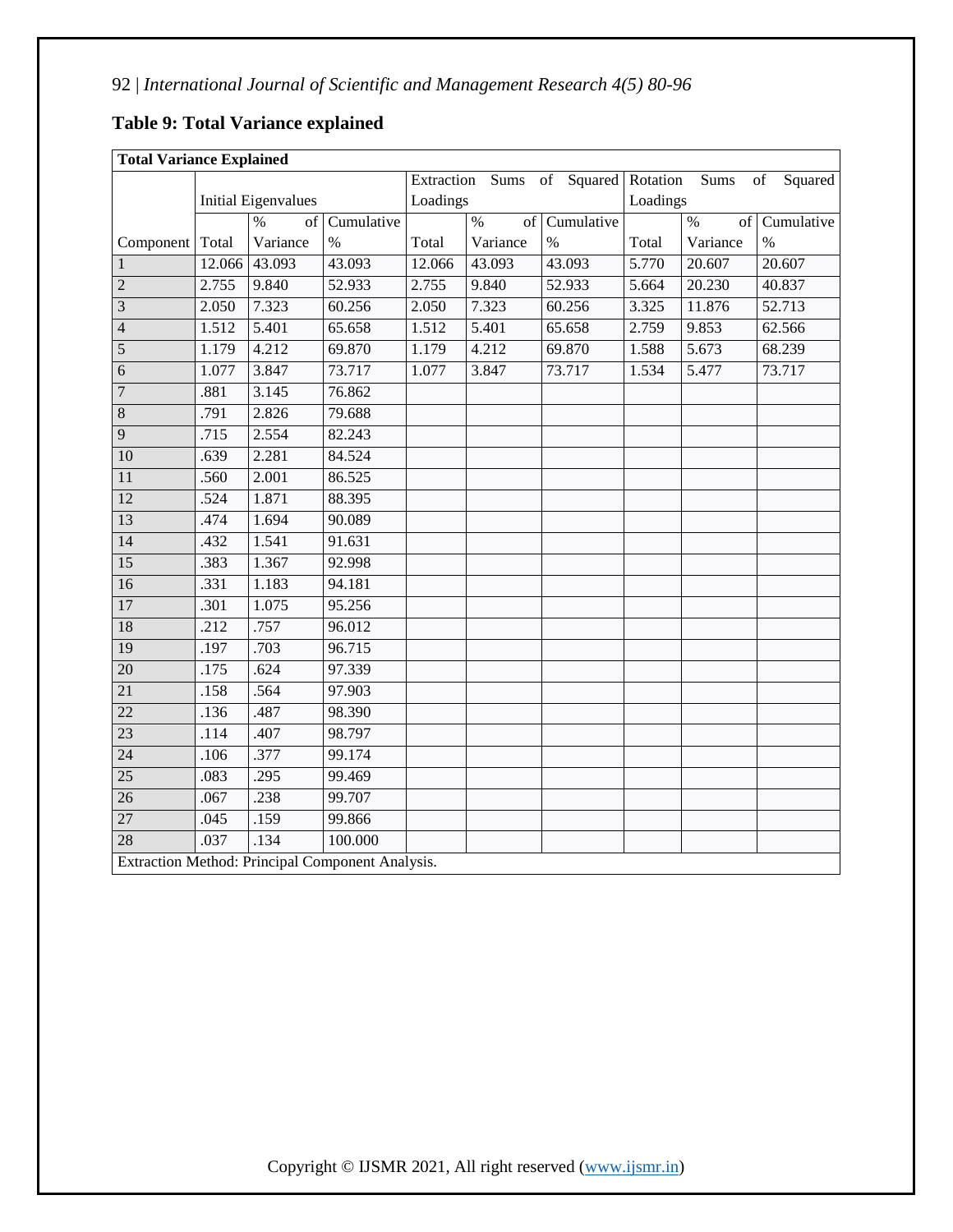#### **Table 10: Communalities**

| <b>Communalities</b> |         |            |
|----------------------|---------|------------|
|                      | Initial | Extraction |
| CA <sub>1</sub>      | 1.000   | .663       |
| CA <sub>2</sub>      | 1.000   | .604       |
| CA3                  | 1.000   | .654       |
| CA4                  | 1.000   | .565       |
| CA <sub>5</sub>      | 1.000   | .621       |
| CB <sub>1</sub>      | 1.000   | .560       |
| CB2                  | 1.000   | .676       |
| CB3                  | 1.000   | .701       |
| CB4                  | 1.000   | .572       |
| CB5                  | 1.000   | .731       |
| CB6                  | 1.000   | .713       |
| CC <sub>1</sub>      | 1.000   | .784       |
| CC <sub>2</sub>      | 1.000   | .781       |
| CC4                  | 1.000   | .747       |
| CC5                  | 1.000   | .720       |
| CD <sub>1</sub>      | 1.000   | .654       |
| CD <sub>2</sub>      | 1.000   | .582       |
| CD3                  | 1.000   | .617       |
| CD <sub>4</sub>      | 1.000   | .545       |
| CE1                  | 1.000   | .689       |
| CE <sub>2</sub>      | 1.000   | .492       |
| CE3                  | 1.000   | .583       |
| CE5                  | 1.000   | .617       |
| CE4                  | 1.000   | .547       |

Extraction Method: Principal Component Analysis.

Based on the results of EFA in Table 9, there are six factors with eigenvalues more than 1 which represents 73.71% of total variance explained. Its means, from total of 28 measurements items, it seems to measure six underlying factors for diversity religious practices as measured in this study which are company policy, dress code, religious symbols or artifacts, recruitment/ promotion/training, religious observances, and facilities. Further than this, results of communalities indicate that all items have high communalities where the value of r square are more than 0.5. It thus signifies the measurement items used in this study is strong enough to observe the religious diversity among public and private employees in Malaysia.

### **4. Findings and Conclusion**

The current study attempts to reveal the extent of religious diversity practices at Malaysian public and private sector workplaces from the workers' point of view. After detailed analysis of the data from the respondents of all states of Malaysia, it is found that public and private sector workers in Malaysia enjoy freedom of religion in their workplaces irrespective of their religious belief. In this case, it is certain that religious tolerance is highly considered in Malaysian workforce environment. Hoffman (2020) have illustrated that the major influence of religious tolerance are religious behaviour and practices. Even though there are diversity of religion practices in Malaysia, the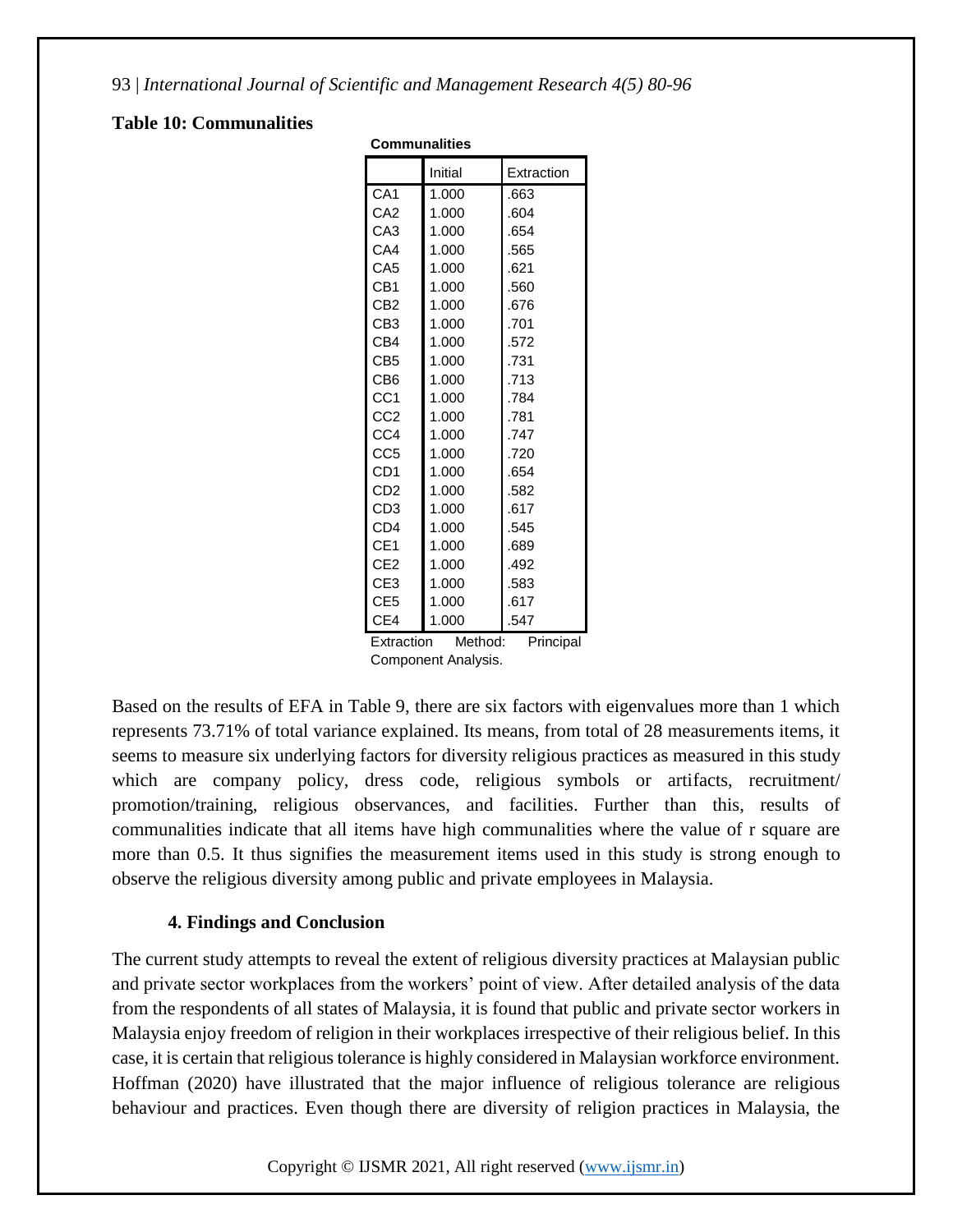findings suggest that there were no issue for both public and private sectors to allow their employees to practice their religion (positive religious tolerance). This basically contradict with the results of Hoofman (2020) study on the Arab country where the author found that religious practices or attendance have reduced tolerance attitude among the Arab people as frequent attendance for communal worship have increased distinct from members of other groups or religions.

In almost all workplaces there are written policies and practices to deal with religious freedom and the employees are aware about these rules. Moreover, in most workplaces the employer offer guidelines in relation to religious tolerance and give the right to manifest workers' religion. In most cases, company policies do not allow to hire people from certain religious background only (Table 3). The employers also recognize the workers' freedom of dressing according to their religious belief and in limited cases allow the workers to display religious artifacts though most of the workers opined that they are free to wear any religious symbol at workplace. It is also found that the employers usually do not impose restrictions in wearing certain religious dress such as headscarves or turbans. The workers are also free to use religious words and discuss religious matters with the colleagues (Table 4). In case of recruitment, promotion and training the employers usually apply equal opportunity principle though in some cases they employ staff from their favourable religion. In some workplaces the employer organizes talks on religious tolerance and allow staff to conduct training on religious belief and practices (Table 5). Almost all the employers allow their workers to perform their religious chores, even give them time off or leave for religious events or festivals. (Table 6). In most of the workplaces, there are space for prayers and meditation and the workers seem satisfied with such facilities. The employers respect the religious belief of workers in case of food supplies too. Special leaves are also allowed to workers to perform certain religious obligations, such as umrah, hajj, vanares etc. (Table 7).

In conclusion, it can be said that religious freedom is practiced in most of the public and private sector workplaces in Malaysia. Malaysia has achieved this tremendous quality of religious diversity practices from it decades old multicultural and multireligious society. However, absolute religious freedom may also be a boomerang for the organization and may involve the workers from diverse religious background in conflict, and thus resulting adverse effect for the organization. Hence, religious diversity would lead to many advantages to the organization which including innovation where they work together regardless their background and create the atmosphere that can accommodate all idea (Hicks, 2002). It is also proven by previous researchers that when employees feel comfortable to practice their religious at work and feeling welcome to share their religious identity it may reduce burnout, increase job satisfaction, and commitment (Gelb & Longacre, 2012). Religious diversity should be handled rather than wished away by barring the whole topic from discussion. As this research is conducted from the workers' perspective, there is always scope of further research on the same matter from the employers' point of view.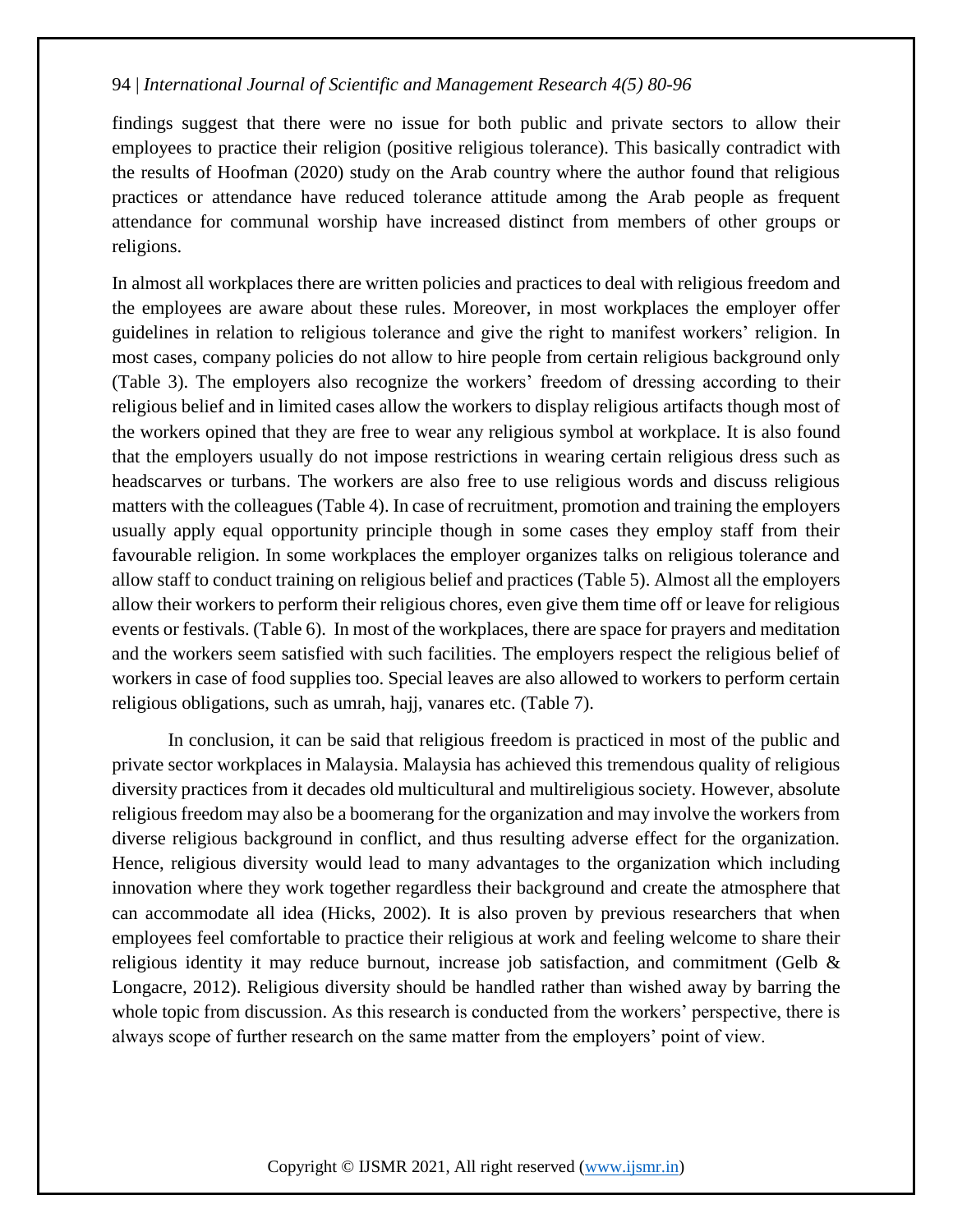This work was supported by the Fundamental Research Grant Scheme (FRGS) from the Malaysian Ministry of Higher Education [grant numbers FRGS19-049- 0657/FRGS/1/2018/SS03/UIAM/01/3]

Data availability statement (DAS) – Data collected in this research (via survey) is remain anonymous with the researchers, it will be forwarded to the journal committee upon request.

## **References**

- 1) Abdul Rahman, Nur Farhana & Mohd Khambali@Hambali, Khadijah (2013). Religious Tolerance in Malaysia: Problems and Challenges, International Journal of Islamic Thought (IJIT), Vol. 3, pp. 81-91
- 2) Abubakar, Ibrahim (2013). The religious Tolerance in Malaysia: An Exposition, Advances in Natural and Applied Sciences, 7(1), pp. 90-97
- 3) Department of Statistics Malaysia, Population Distribution and Basic Demographic Characteristic Report 2010. Accessed on 10 March 2021.
- 4) European Network against Racism, "Managing Religious Diversity in the Workplace: A Good Practice Guide," (European Network against Racism, Dec 2015).
- 5) Hicks, D. (2002). Spiritual and religious diversity in the workplace: Implications for leadership. The Leadership Quarterly, 13(4), 379-396.
- 6) Hoffman, M (2020). Religion and Tolerance of Minority Sects in the Arab World, Journal of Conflict Resolution, 64 (2-3), pp. 432-458
- 7) International Commission of Jurists (2019). Challenges to Freedom of Religion or Belief in Malaysia, A Briefing Paper, pp. 3-4
- 8) Lucy Vickers (2015). Religion and the Workplace, the Equal Rights Review, Volume-14, pp. 106-118. Available at [<https://www.equalrightstrust.org/ertdocumentbank/Vickers.pdf>](https://www.equalrightstrust.org/ertdocumentbank/Vickers.pdf) Accessed 10 October 2020.
- 9) Messarra, Leila Canaan (2014). Religious Diversity at Work: The Perceptual Effects of Religious Discrimination on Employee Engagement and Commitment, Contemporary Management Research, 10 (1), pp. 59-80
- *10)* Mitroff, I. and Denton, E. (1999). *A Spiritual Audit of Corporate America: A HardLook at Spirituality, Religion, and Values in the Workplace.* San Francisco: Jossey-Bass; Cavanagh, G. (1999). Spirituality for managers: context and critique. *Journal of Organizational Change Management*, *12*(3), 186-199.
- 11) Mohd Arip Kasmo, Abur Hamdi Usman, Mohamad Taha, Ahmad Rafizi Salleh & Jamsari Alias (2015). Religious Tolerance in Malaysia: A Comparative Study between the Different Religious Groups, Review of European Studies; 7 (3), pp. 184-191
- 12) Nur Amali Aminnuddin (2020). Ethnic differences and predictors of racial and religious discriminations among Malaysian Malays and Chinese, Cogent Psychology, 7:1, DOI: 10.1080/23311908.2020.1766737